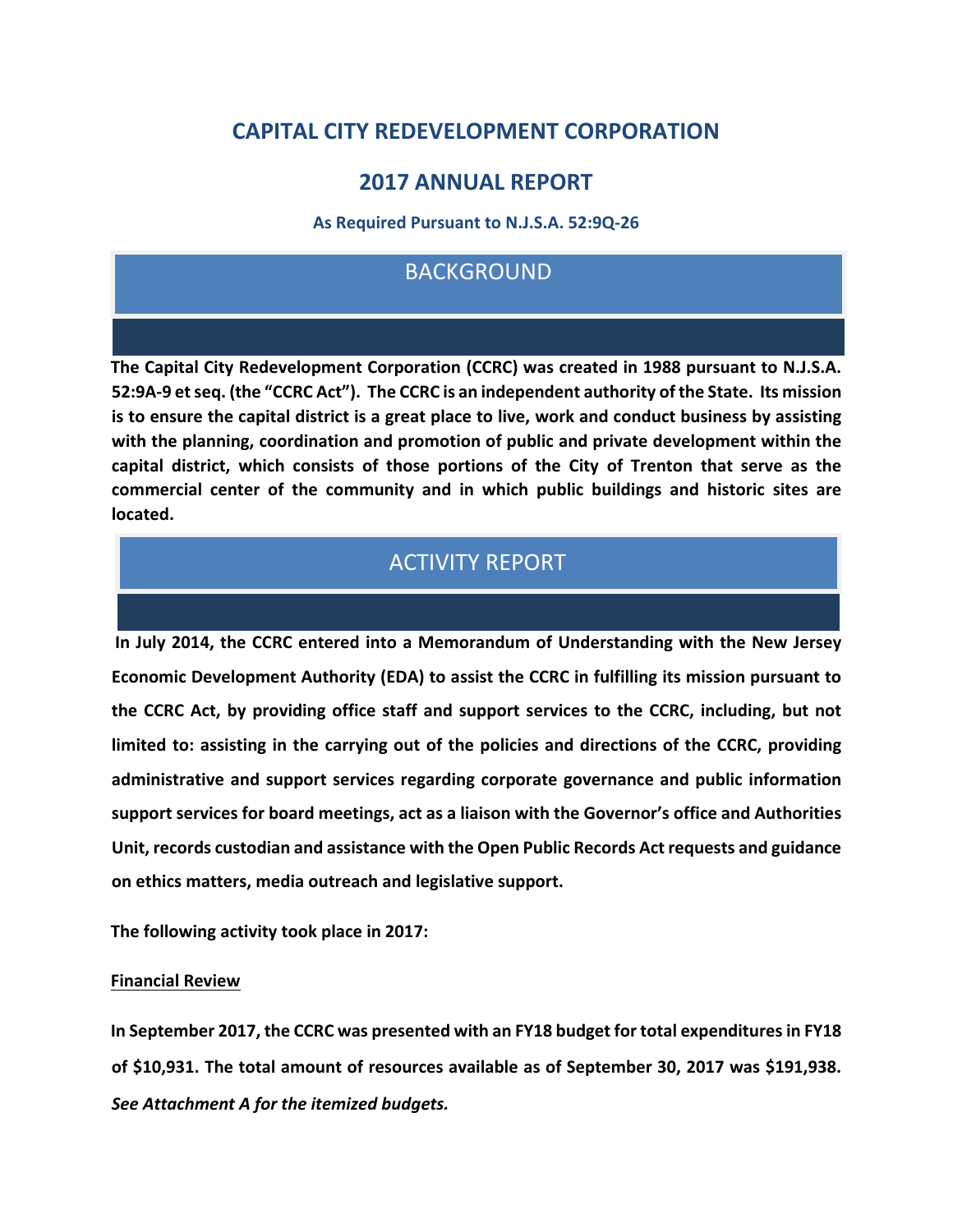#### **Collaborative Efforts**

**In 2017, EDA staff, on behalf of CCRC, participated in several citywide meetings including the Mayor's Economic Advisory Council =meetings and Trenton Team meetings. EDA staff has also held meetings with Greater Trenton to discuss their vision and purpose and provided the organization with two planning grants to help advance projects in Trenton. A \$25,000 grant is supporting the Trenton Opportunity Zone project, a collaborative planning effort which is headed by the New Jersey Department of Community Affairs and the City, which is to evaluate economic development opportunities near the train station, including public and private parcels. This study is expected to be completed in early 2018 and will help Greater Trenton market the area to potential investors and developers.** 

**The second project is a comprehensive planning and feasibility study for a parking garage in downtown Trenton. Greater Trenton issued a Request for Proposals and awarded a \$50,000 contract to Tim Haahs Associates, of which EDA will contribute \$25,000 and PSE&G will contribute the other \$25,000, to fund the planning study, expected to be completed in Spring 2018. The aim of the study is to provide the NJ State Treasurer with potential construction and financing scenarios for a garage that would provide replacement parking for state employees caused by new office building and mixed-use redevelopment.** 

**With a commitment to advancing public/private partnerships and mixed-use development to spur transformative change in the downtown, the EDA spearheaded the development of a Memorandum of Understanding with key Trenton stakeholders to identify future development sites for public or private use. Executed in 2017, the MOU involves the Division of Property Management and Construction (DPMC), CCRC, the City, the Trenton Parking Authority, Mercer County, the Mercer County Improvement Authority, and Greater Trenton, and will result in the creation of a comprehensive inventory of available redevelopment sites in the Capital City to help accelerate redevelopment and attract private investment. To support this initiative, the EDA secured the services of Jones Lang LaSalle (JLL) to organize the catalog of developable sites. JLL has held various stakeholder meetings and expects to present a final product in 2018.**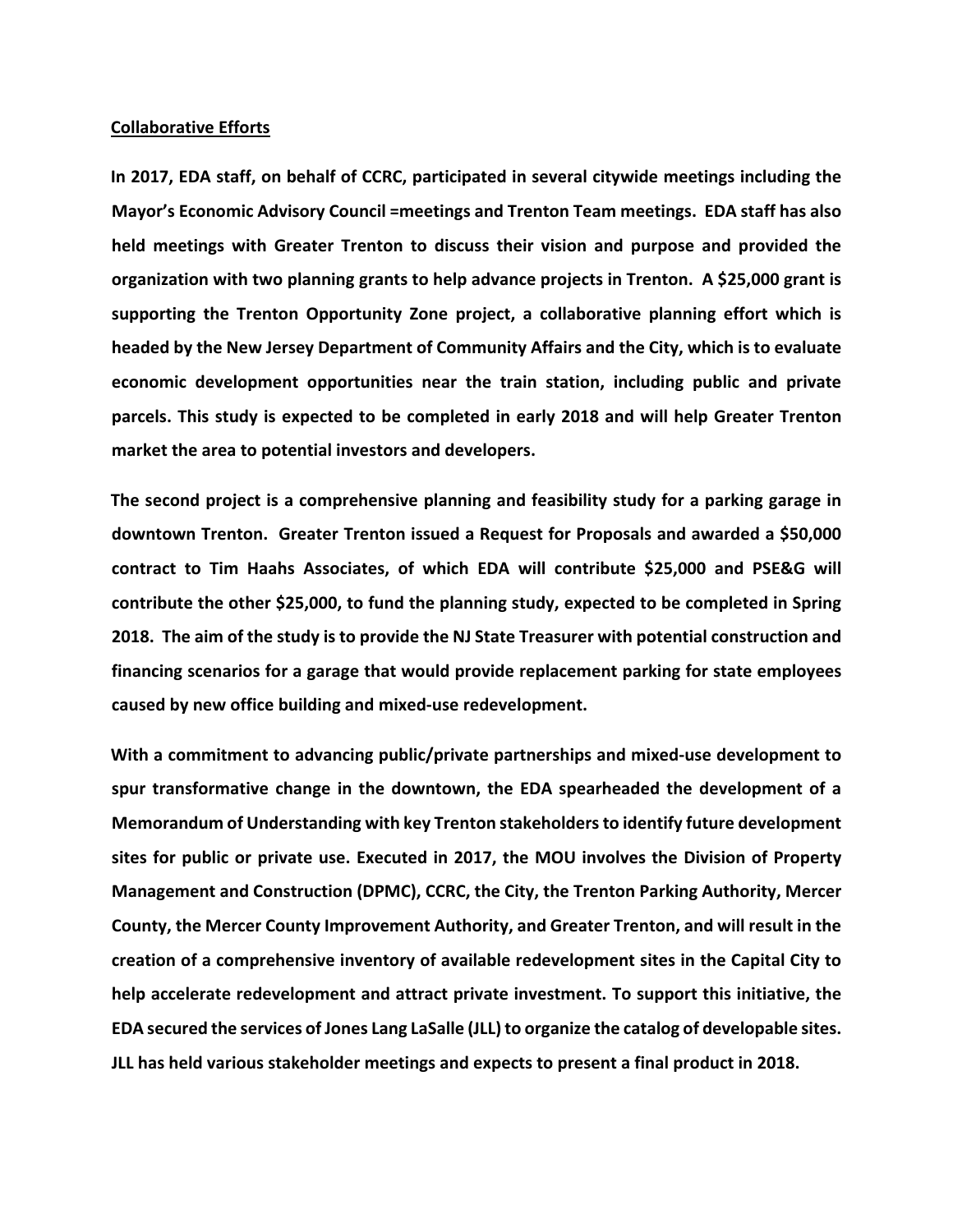#### **Real Estate Development**

**In partnership with the New Jersey Department of the Treasury - DPMC, the EDA has proceeded with the site due diligence and design development for two new state office buildings in the City to replace three existing obsolete buildings: Health, Agriculture and Taxation.** 

**In 2014, Treasury requested the EDA to prepare a Feasibility Study to build on the assumptions in DPMC's Lammey & Giorgio building assessment report and to recommend the most cost-effective solution for the relocation of the departments that currently occupy the Health, and Taxation buildings. The Feasibility Study recommended in part the following: replace the existing Taxation and Health buildings with two new buildings; demolish the existing Health and Agriculture buildings; and, to either demolish, rehabilitate, or sell, through a competitive bid process, the existing Taxation Building at Treasury's sole discretion.** 

**EDA presented the Feasibility Study to DPMC and the City of Trenton Department of Economic Development. DPMC and the City selected the following alternative of new construction of a ±7 story (±175,000 sf) building on an existing State parking lot at the southeast corner of John Fitch Way and North Warren Street, and ±5 story (±135,000 sf) building on existing State parking lot at the southwest corner of North Willow and West Hanover Streets. DPMC and EDA agreed that considering State owned land was the best alternative because it: minimized acquisition costs, did not remove property from Trenton's tax roll, avoided the need for the possible condemnation of property, and repurposed underutilized State-owned land.** 

**In 2016, the Authority provided \$3.6 million, which would either be reimbursed from bond proceeds or partially from a budget request made by Treasury, for predevelopment activities (site due diligence and design development services, and not to exceed budgets) to move the projects forward.** 

**In 2017, EDA engaged two design and construction teams, HDR and Turner Construction for the Health and Agriculture building and Ballinger and Torcon, Inc. for the Taxation building.**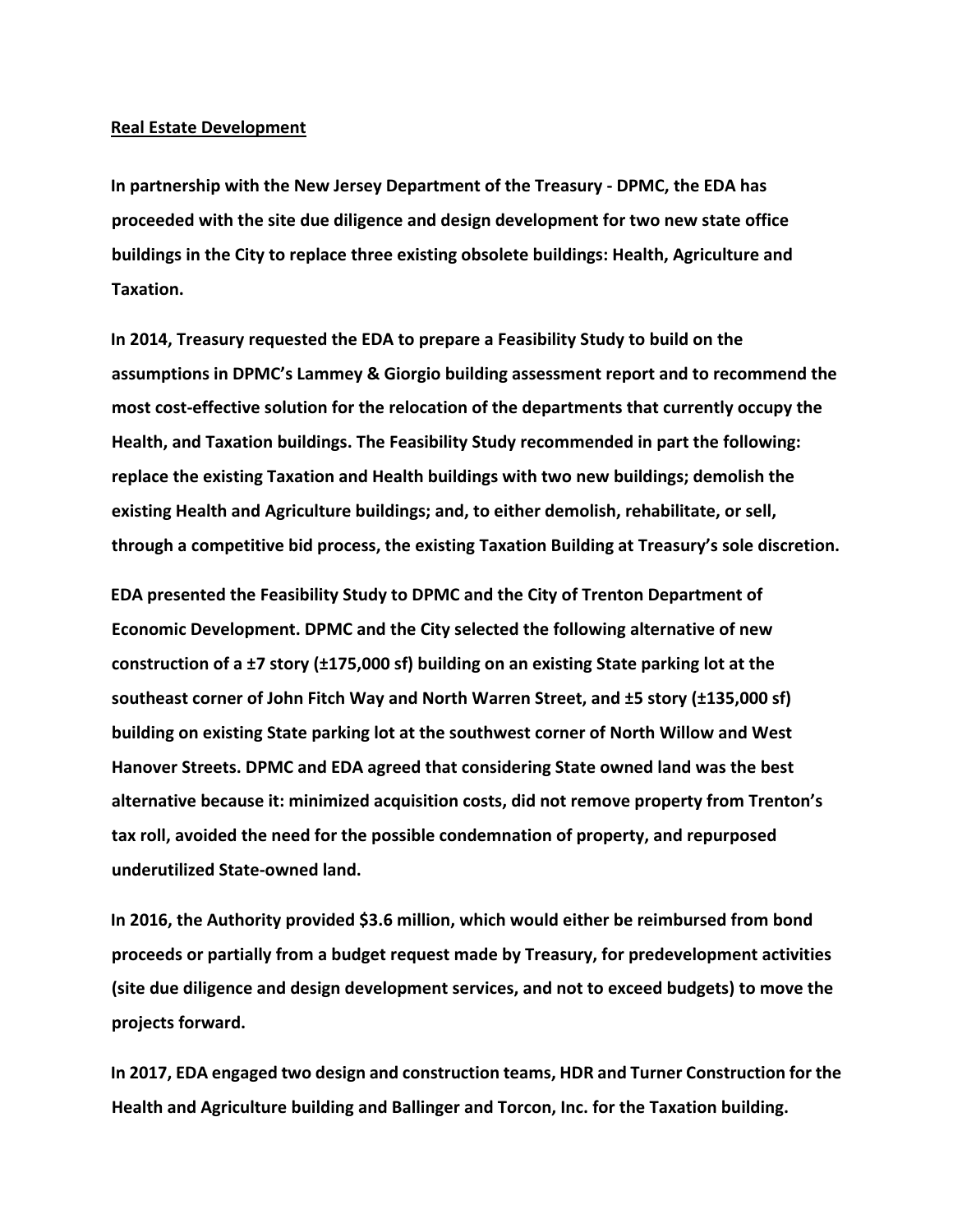**Upon commencing the design development, the following changes were made:** 

- **The planned Health and Agriculture building was revised to accommodate the relocation of Health employees only, with Agriculture employees backfilling space that is currently vacant or will be made vacant by Health employees (other than the existing Health building).**
- **The Taxation building increased from ±175,000 sf to ±209,400 sf. and the proposed occupancy increased from 999 to 1,152 employees.**
- **The Health building increased from ±135,000 sf. to ±209,300 sf. and the proposed occupancy increased from 398 to 879.**
- **The Taxation building site was moved to immediately in front of the existing Labor building along John Fitch Way.**
- **Demolition of the existing Taxation building was excluded from further consideration at the current time and disposition of the property is being considered under a public request for proposal (RFP) process.**

**In addition, interaction with the City, CCRC, local advocacy groups, and Trenton residents resulted in the following recommendations that were implemented: locating the Taxation building closer to downtown; eliminate cafeterias from the new building plans to encourage a vibrant streetscape with pedestrian activity, including patronage of local restaurants and services; include public artwork installation based on local input – an Arts Committee has been formed and includes representatives of the New Jersey State Council on the Arts and Artworks Trenton; include as a requirement in the RFP that the architect become familiar with the principles of CCRC's Urban Code and Design Principals and Standards; include as a requirement in the RFP that the architect hold a stakeholder meeting to solicit feedback. Interaction with the public, including Stakeholders Allied for the Core of Trenton (ACT), also prompted the inclusion of a non-binding alternative in the RFP to provide a structured**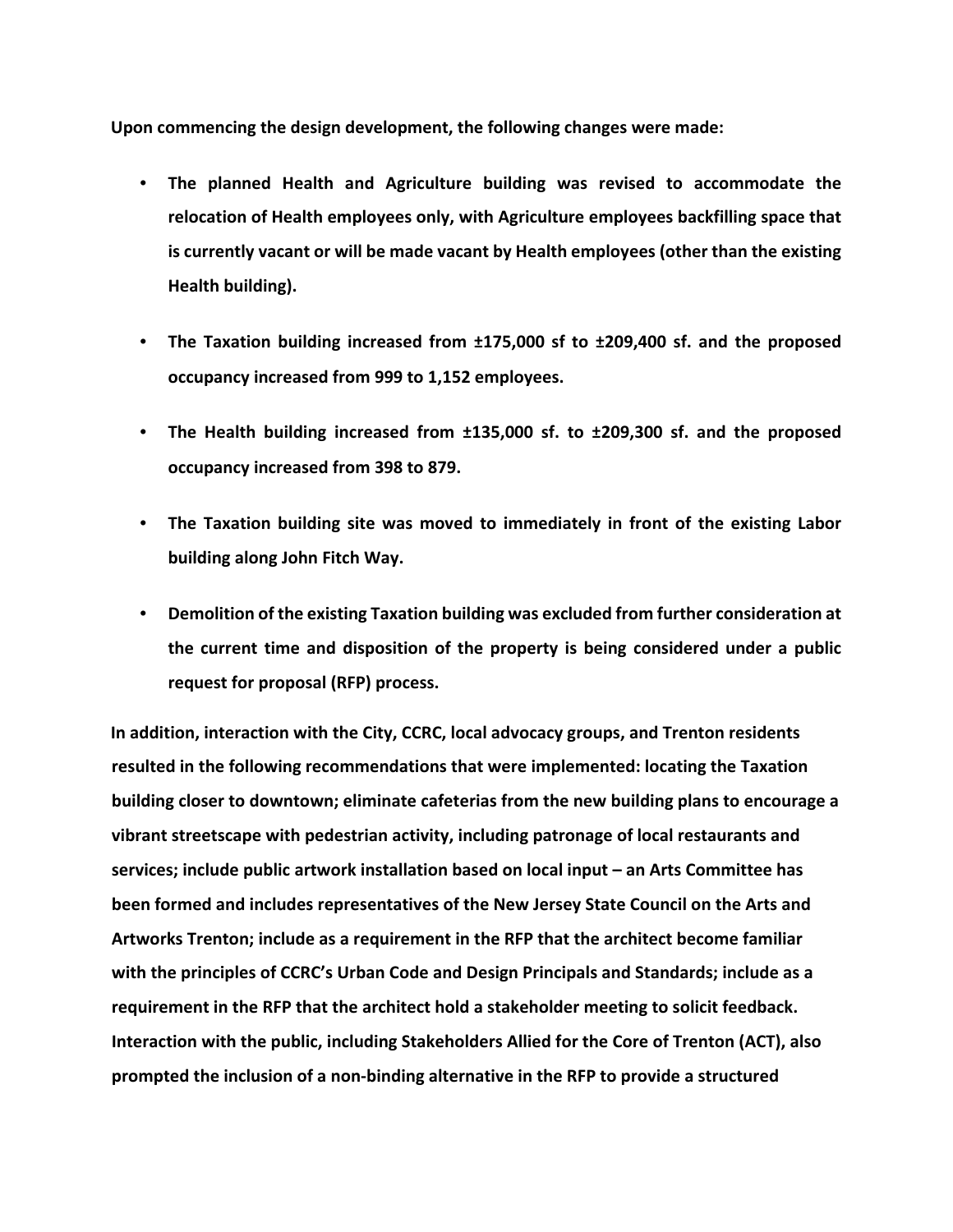**parking garage. This is consistent with the City's Master Plan goals and would facilitate the use of surface parking lots as development pad sites and provide ample parking options for residents and visitors to take advantage of a vibrant downtown.** 

**As proposed, the State Office Building project offers many benefits to support a vibrant downtown. The planned new buildings are within five-minute walking distance to downtown businesses, and additional State workers would be relocated to Trenton from other Mercer County locations, increasing the local customer base. By eliminating obsolete office space and reducing the square foot per State employee, the project paves the way for future development sites without removing parcels from the City's tax rolls and without utilizing the valuable, tax-incentivized private development parcels in the City near transit.** 

**Greater Trenton and the Trenton Parking Authority have partnered to investigate the feasibility of a parking structure on property owned by the State in close proximity to the new Taxation building. The feasibility study is expected to be completed in late February or early March 2018.** 

**Among the benefits of using a State developer is an open and competitive bidding process for consultants and contractors; the inclusion of public artwork; schedule enhancements; a set aside program with established goals for using small business enterprises (25 percent); and, Affirmative Action hiring goals and prevailing wage requirements.** 

**In 2017, the State Office Building project received the requisite project and financing approvals from the State House Commission, the State Leasing and Space Utilization Committee, and the Board of the EDA. In January 2018, the State closed on the sale of \$215.4 million in bonds to finance the State Office Building project, per the project budget approved by the EDA Board. In February 2018, the CCRC Board will review the Impact Statement, which was prepared by the New Jersey Department of Community Affairs.**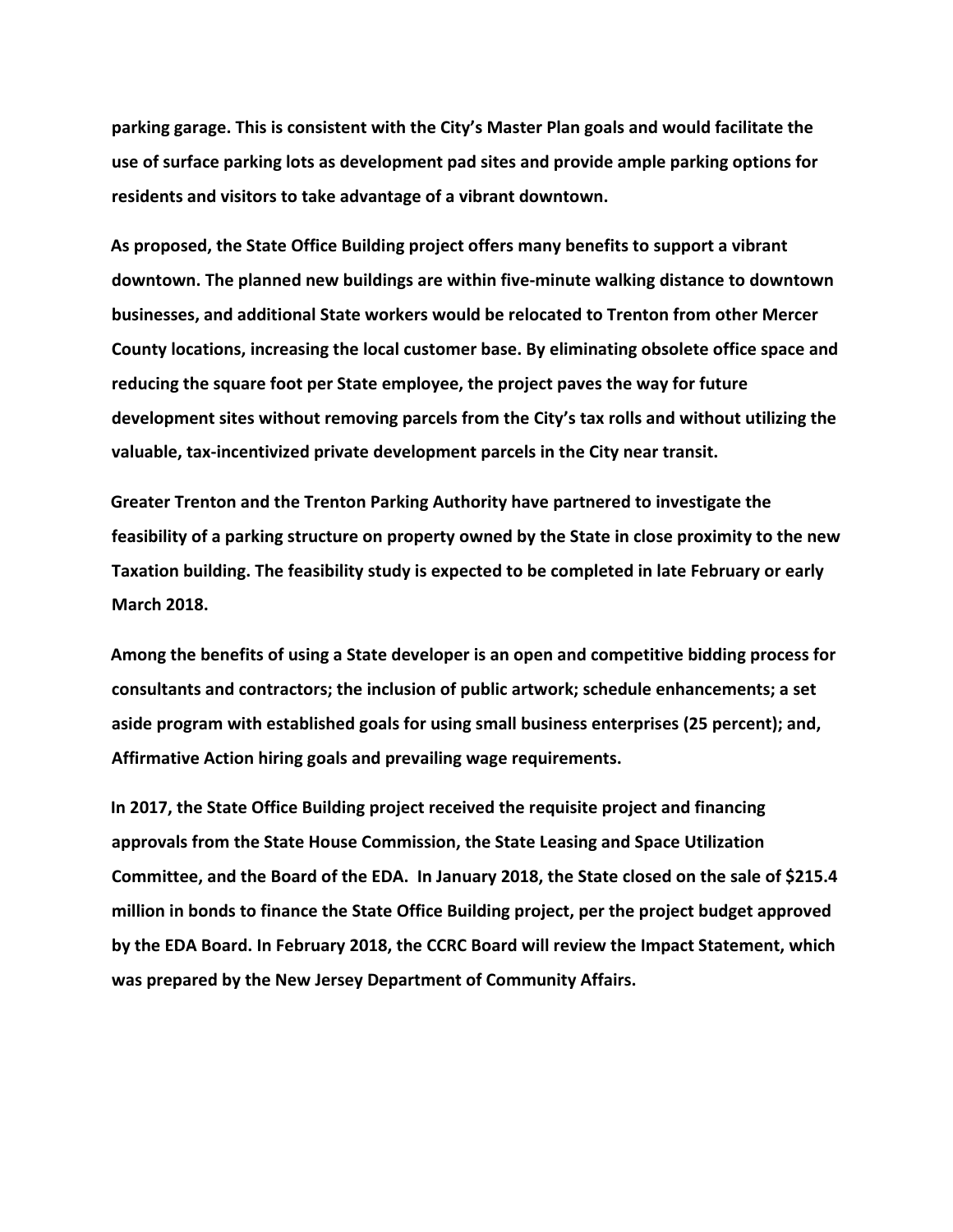#### **Business Growth & Redevelopment**

**Since 2014, the EDA has approved over \$128 million in financing assistance, business incentives and tax credits to projects in the City of Trenton. This assistance is expected to leverage more than \$133 million in private investment and to serve as a catalyst for the creation of 315 new jobs, 465 construction jobs, and the retention of 460 jobs at risk of leaving New Jersey.** 

**The New Jersey Economic Opportunity Act (EOA) has served to attract increased corporate interest and investment in the City. With assistance through the Economic Redevelopment and Growth Program (ERG), HHG Development has transformed the long-vacant Roebling Steel building into Roebling Lofts, featuring multi-family lofts, two-bedroom lofts, and onebedroom units, all with high ceilings and large industrial windows. The structure represents the first of four John A. Roebling's Sons buildings planned for rehabilitation by HHG.** 

**Under the Grow New Jersey Assistance Program (Grow NJ), global software and services company Maestro Technologies moved to a new 40,000-square-foot headquarters in a historic building on West State Street, where it expects to create 142 new jobs, maintain 35 jobs, and invest \$1.8 million. The company had also considered a location in Delaware. Also under Grow NJ, commercial laundry service company Clean-Tex Services was encouraged to expand and invest in Trenton instead of moving to a competing site in Pennsylvania. The company expects to create 152 new jobs, retain 166 jobs, and upgrade its 39,000-square-foot facility on Reservoir Street with new technology and equipment.** 

**In 2017, the EDA acted to expand its support of small businesses in EOA-designated Garden State Growth Zones (GSGZs) through the creation of the Business Lease Incentive (BLI) and Business Improvement Incentive (BII) programs. Designed to leverage the increased economic activity these communities are experiencing; the new programs provide grants to street level new and expanding businesses. The programs were launched on a pilot basis and capitalized with a total of \$3 million. Of that, \$1 million is available per year over the three-year life of the**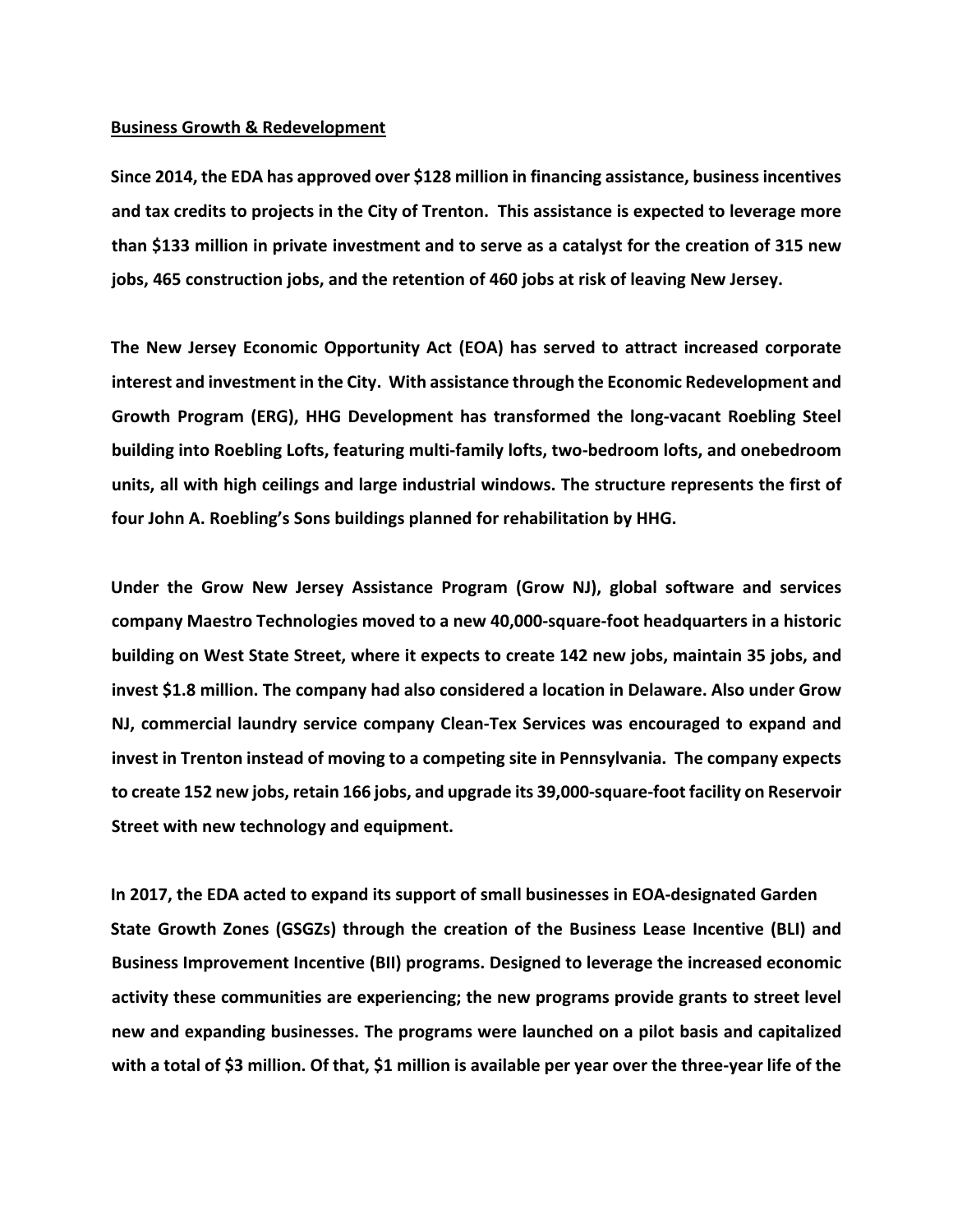**programs, evenly divided and reserved for projects in the GSGZs, which include Trenton, Camden, Paterson, Passaic and Atlantic City.** 

**The BLI program offers reimbursement of a percentage of annual lease payments for two years to for-profit businesses and non-profit organizations in eligible areas that plan to lease between 500 and 5,000 square feet of new or additional market-rate, first-floor office, industrial or retail space for a minimum five-year term. An applicant leasing over 5,000 square feet would be eligible, but the incentive would only reimburse for the first 5,000 square feet. The BII program will offer grants of up to 50 percent of total project costs, not to exceed \$20,000, to businesses operating within the first floor of a commercial corridor in GSGZs that are planning to make building improvements, with a minimum project cost of \$5,000** 

**In January 2018, the EDA announced that the New Jersey Utilities Association (NJUA) was the first entity to be approved for a grant under the BLI program. NJUA, the statewide trade association for investor-owned utilities that provide essential water, wastewater, electric, natural gas and telecommunications services to New Jersey residents and businesses, occupied a suite at 50 West State Street in Trenton since 1990. The announcement of the BLI program prompted NJUA's leadership to consider a move to a street-level location. After identifying newly-renovated space at nearby 154 West State Street, NJUA applied and was approved for assistance. NJUA will receive reimbursement of 15 percent of its lease payments after making those payments for one year. The organization's new headquarters will occupy 1,890 square feet in a recently renovated historic property. The three-story brownstone, located just 250 feet from the State House, is one of five Trenton properties purchased and renovated in the last year by Staten Island native and real estate developer John Salis.** 

## STRATEGIC PLAN

**Under the direction of the Board, EDA staff has worked with the City of Trenton to understand and support the strategic priorities and the implementation of the Trenton 250 plan. In 2017, the EDA helped to advance several identified priorities, including through the Trenton stakeholder MOU, which will provide a comprehensive inventory of available redevelopment sites in Trenton to accelerate investment and growth; and, through the creation of the new BLI and BII programs, which will support small business growth and community revitalization in a targeted area designated by the City. Trenton has \$187,942 remaining in the first round of**